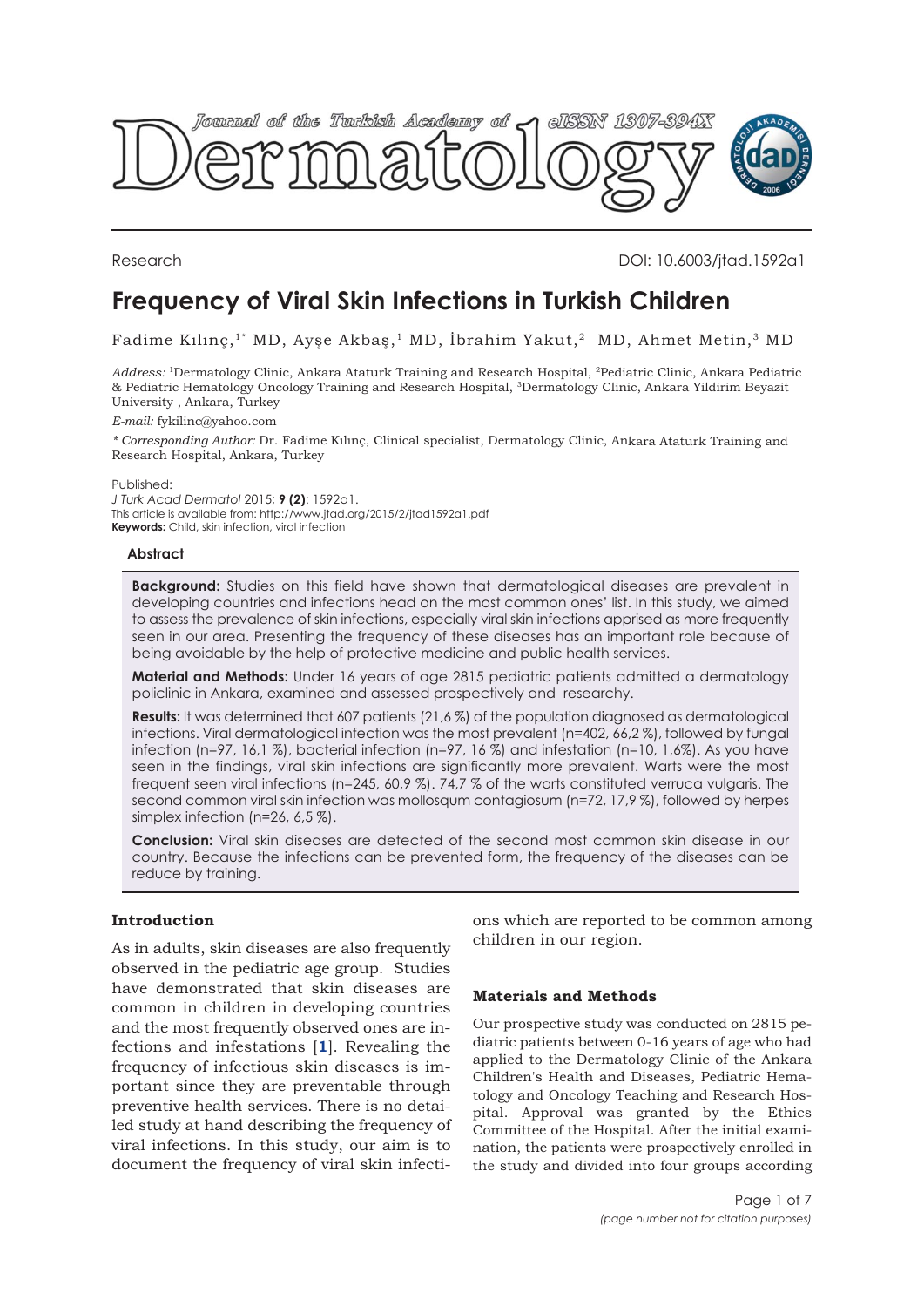to the age as infantile (0-2 years), pre-school (3-5 years), school children (6-11 years) and adolescents (12-16 years). The diagnoses were made clinically and auxiliary diagnostic methods were also employed where needed. The statistical analysis was conducted using the SPSS 20 software package and the Chi-square test. Statistical significance was based on a value of P< 0.05.

## **Results**

Skin infections were observed in 607 out of the 2815 patients (21.6%). Among the patients with skin infections, 308 (50.7%) were female, while 272 (49.3%) were male. Among these patients, 402 (66.2%) had viral skin infections, 98 (16.1%) had fungal skin infections, 97 (16%) had bacterial skin infections, and 10 (1.6%) had infestations.

Among the fungal infections, the most commonly observed ones were tinea versicolor (22.4%), candidiasis (21.4%) and tinea capitis (15.3%).

The most common one among the bacterial skin diseases were impetigo (n=43; 44.3%), paronichia (n=18; 18.6%) and secondary impetiginization (n=15; 15.5%).

The infestations included 6 patients with scabies and 4 patients with pediculosis.

Viral skin diseases comprised 14.3% of the total of 2815 patients and their frequency was statistically significantly higher than the other skin infections (p<0.05). The diagnosed viral skin diseases and their ratios are presented in (**Table 1**).

Warts were the most frequently observed viral skin diseases and among these, 74.7% (n=183) were verruca vulgaris, 11.4% (n=28) were verruca plana, 10.2% were (n=25) verruca plantaris, 2.04%  $(n=5)$  were verruca filiformis, 1.2  $(n=3)$  were genital warts, and 0.4% were (n=1) Heck's disease. Among the patients with warts, 132 (53.9%) were female and 113 (46.1%) were male. There was no statistically significant difference in terms of the gender

|  |  |  | Table 1. Diagnosed Viral Skin Infections and Ratios |  |  |  |  |  |
|--|--|--|-----------------------------------------------------|--|--|--|--|--|
|--|--|--|-----------------------------------------------------|--|--|--|--|--|

| Viral Skin<br><b>Infections</b> | Number | $(n:2815)$ % | $(n:402)$ % |
|---------------------------------|--------|--------------|-------------|
| Warts                           | 245    | 8,7          | 60,9        |
| Mollusqum<br>contagiosum        | 72     | 2,6          | 17,9        |
| Herpes<br>simplex               | 26     | 0,9          | 6,5         |
| Varicella                       | 20     | 0,7          | 5,0         |
| Hand-foot-<br>mouth disease     | 1.5    | 0,5          | 3,7         |
| Viral<br>exanthem               | 13     | 0,5          | 3,2         |
| Zona zoster                     | 11     | 0,4          | 2,7         |

(p>0.05); whereas the condition was more frequent in those who lived in the periphery  $(p<0.05)$ . The family history was insignificant (p>0,05). The distribution of the warts according to the age and sex are presented in (**[Table 2](#page-2-0)**).

Verruca vulgaris was most commonly observed in the 6-11 age group  $(42\%)$  (p<0.05) and among those with medium and lower socioeconomic status (SES). The lesions were most frequently located on the hands. Verruca plana lesions were most frequently observed on the face, while all the cases of verruca filiformis were located on the face. Verruca plana was also more common in the 6-11 age group and the difference was statistically significant (p<0.05).

The second most commonly observed viral skin infection after warts was the molluscum contagiosum and it was observed in 42 (58.3%) of the females and 30 (41.7%) of the males (total=72; 17.9%). No difference was observed in terms of the gender (p>0.05). The infection was more common in females between 0-2 years of age (73.6%) and the greatest number of the infections were in the 6-11 age group. No relationship with the residence area or family history has been observed (p>0.05), although the infection was more common among the children with medium and lower socioeconomic status (SES).

The third most commonly observed viral skin infection was herpes simplex (n=25; 6.5%), which was most commonly located on the lips and face. Among the patients with herpes simplex, 12 (46.2%) were female, while 14 (53.8%) were male. The condition was more frequently observed among females between 12-16 years of age (85.7%) and the greatest number of the patients were in the 6-11 age group.

Varicella was diagnosed in 20 (4.9%) patients, among which 8 were female (40%) and 12 (60%) were male. The disease was more common in females in the 6-11 age group and in males in the 3-5 and 12-16 age groups. It was statistically significantly more common in the patients from the periphery (p<0.05).

A total of 11 patients with 8 females (72.7%) and 3 males (27.3%) were diagnosed with herpes zoster (2.73%). The lesions were located on the body. Although there were patients from every age group, the majority of the patients were 12-16 years of age (54.5%). The condition was most commonly observed in patients from the medium SES (p<0.05).

Hand, foot and mouth disease was found in 15 patients (3.73%). Among these, 6 were female (40%) and 9 were male (60%). There were no patients in the 12-16 age group. No difference was observed between the other age groups.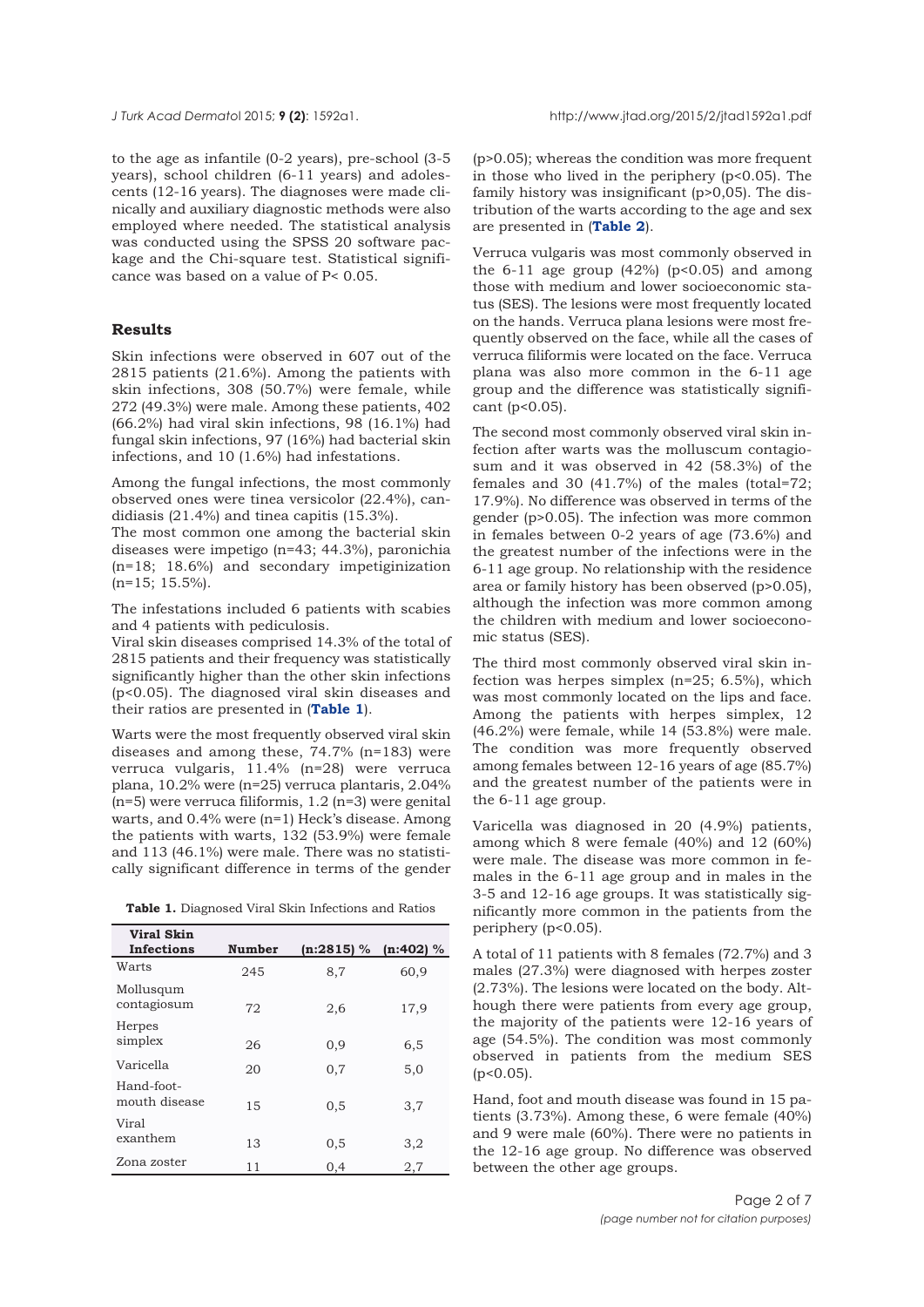<span id="page-2-0"></span>

**Table 2.** Distribution of Warts By Sex and Age Groups

| Warts                  |                |           | <b>Sex</b>     | Total   |        |
|------------------------|----------------|-----------|----------------|---------|--------|
|                        |                |           | Female         | Male    |        |
|                        |                |           | 3              | 6       | 9      |
|                        |                | $0 - 2$   | 33,3%          | 66,7%   | 100,0% |
|                        |                |           | 14             | 24      | 38     |
|                        |                | 3-5       | 36,8%          | 63,2%   | 100,0% |
| Verruca                | Age            |           | 41             | 36      | 77     |
| vulgaris               | $group_{6-11}$ |           | 53,2%          | 46,8%   | 100,0% |
|                        |                |           | 39             | 20      | 59     |
|                        |                | 12-16     | 66,1%          | 33,9%   | 100,0% |
|                        | Total          |           | 97             | 85      | 182    |
|                        |                |           | 53,3%          | 46,7%   | 100,0% |
|                        |                |           | 0              | 1       | 1      |
|                        |                | $0 - 2$   | 0,0%           | 100,0%  | 100,0% |
|                        |                |           | 1              | З       | 4      |
|                        |                | $3 - 5$   | 25,0%          | 75,0%   | 100,0% |
| Verruca                | Age            |           | 12             | 7       | 19     |
| plana                  | $group_{6-11}$ |           | 63,2%          | 36,8%   | 100,0% |
|                        |                |           | 3              | 1       | 4      |
|                        |                | 12-16     | 75,0%          | 25,0%   | 100,0% |
|                        | Total          |           | 16             | 12      | 28     |
|                        |                |           | 57,1%          | 42,9%   | 100,0% |
|                        |                |           | 1              | 0       | 1      |
|                        |                | $0 - 2$   | 100,0%         | $0,0\%$ | 100,0% |
|                        |                |           | 0              | 1       | 1      |
| Anogenital Age<br>wart |                | $3 - 5$   | 0,0%           | 100,0%  | 100,0% |
|                        | group          |           | 1              | 0       | 1      |
|                        |                | 6-11      | 100,0%         | $0,0\%$ | 100,0% |
|                        | Total          |           | 2              | 1       | 3      |
|                        |                |           | 66,7%          | 33,3%   | 100,0% |
|                        |                |           | 2              | 0       | 2      |
|                        |                | 3-5       | 100,0%         | $0.0\%$ | 100,0% |
|                        |                |           | T              | Ü       | 1      |
| Verruca<br>filiformis  | Age<br>group   | 6-11      | 100,0%         | 0,0%    | 100,0% |
|                        |                |           | 1              | 1       | 2      |
|                        |                | 12-16     | 50,0%          | 50,0%   | 100,0% |
|                        | Total          |           | 4              | 1       | 5      |
|                        |                |           | 80,0%          | 20,0%   | 100,0% |
|                        |                |           | 2              | 1       | 3      |
|                        |                | $0 - 2$   | 66,7%          | 33,3%   | 100,0% |
|                        |                |           | 6              | 2       | 8      |
| Verruca<br>plantaris   | Age<br>group   | 6-11      | 75,0%          | 25,0%   | 100,0% |
|                        |                |           | $\overline{4}$ | 10      | 14     |
|                        |                | $12 - 16$ | 28,6%          | 71,4%   | 100,0% |
|                        | Total          |           | 12             | 13      | 25     |
|                        |                |           | 48,0%          | 52,0%   | 100,0% |

Viral exanthema was clinically observed in a total of 13 patients (3.23%) with 5 females and 8 males. The disease was most frequently observed in the 0-2 age group and among the patients from the periphery (p<0.05) and showed a negative correlation with the SES.

# **Discussion**

Various factors such as genetic predisposition, geographical region, climate, season, socioeconomic status and living conditions play a role in skin diseases [**[2](#page-6-0)**]. Malnutrition, crowded conditions and poor hygiene are also contributing factors. In developing countries such as India, the most commonly observed diseases in children and adolescents include infections and infestations [**[3](#page-6-0)**]. In different areas around the world, infections and infestations are observed in varying rates. While this ratio is 60% in Pakistan, 54.5% in Southern India, 47.1% in New Delhi; non-infectious diseases are reported more frequently in Sweden, Turkey and Kuwait [**[2, 4,](#page-6-0) [5, 6](#page-6-0)**].

The prevalence of viral skin infections vary in a wide range between 17.6% and 3.6% [**[6, 7](#page-6-0)**]. In the disease prevalence study by *Mostafa* et al. conducted on 1860 patients in Egypt, 70.9% of the patients were found to have infections and infestations. The authors have associated the high ratio of skin infections to the lower socioeconomic status and poor hygiene among the rural population. Viral skin infections took the third rank with a ratio of 11.2% after bacterial and parasitic infections. The most commonly observed viral infection was varicella (71.3%), followed by warts (21.6%), molluscum contagiosum (3.3%), herpes simplex (2.4%), and herpes zoster (1.4%). The population density, differences in the transmission of the virus, and environmental and social factors affect the prevalence.

Besides the prevalence of the skin infections, their distribution also varies between countries. While the most frequently observed skin infection in Egypt was found as bacterial skin infections, it was viral skin infections in Kuwait and fungal skin infections in Pakistan [**[2](#page-6-0)**]. In northern India, 12586 school children between the ages of 6 and 14 were scanned for skin diseases and 38.8% of them were found to have a skin disease, with the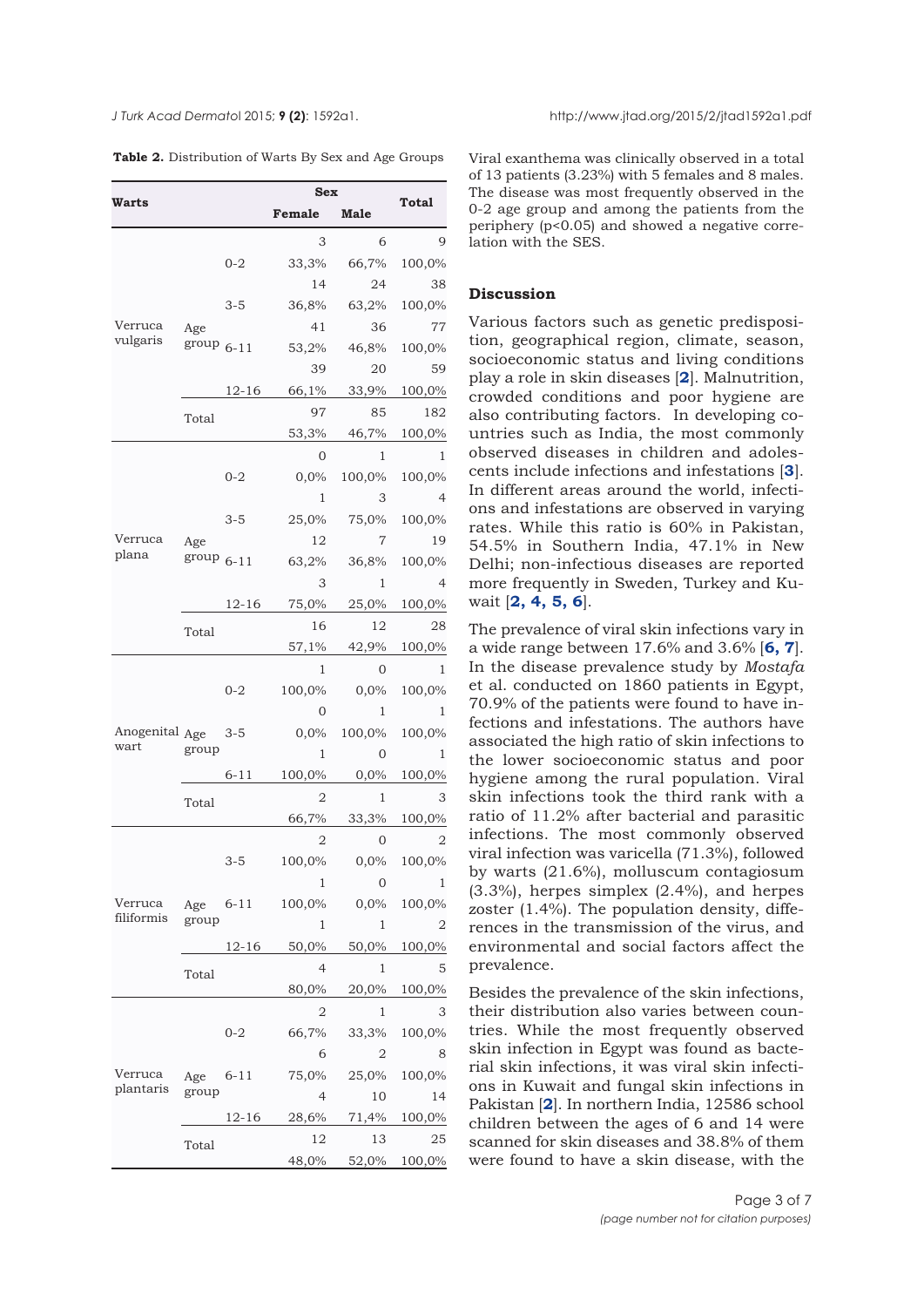most common one being skin infections with a ratio of 29.4%. Viral infections took the third rank (9.7%) after pyoderma and fungal infections [**[3](#page-6-0)**]. In their study conducted on 10.000 patients, *Nanda* et al. observed viral skin infections as the second most common (17.6%) condition following atopic dermatitis. Warts comprised 74% of all the viral skin diseases and they were most commonly observed in school children. The second most commonly observed viral infection was molluscum (18.5%), followed by varicella (2%) and viral exanthema (2%). Herpes zoster (1.6%) and herpes simplex (0.9%) were also observed in smaller numbers [**[6](#page-6-0)**]. *Wenk* et al. have reported skin infections as the second most common skin diseases in Sweden with a ratio of 20.1% and the frequency of viral infections as 13.4%. While warts comprised 37.2 of the viral skin infections, they have reported molluscum more frequently in school children and warts in adolescents [**[4](#page-6-0)**]. Hayden has reported skin infections as the most common condition (%36) among the 1547 patients who presented to the pediatrics clinic [**[8](#page-6-0)**].

In the study by *Inanir* et al. where they scanned skin diseases in two schools with different (high and low) socioeconomic status in Manisa, they have frequently observed infectious diseases (16.1%) where 23.6% were viral infections (second after infestations). Lower socioeconomic status especially increases the incidence of infectious diseases. Infectious skin diseases are also associated with poor living conditions [**[9](#page-6-0)**]. In the study conducted by *Oruk* et al. on 1276 patients in Ankara, viral skin infections were the 2nd most common skin diseases with a ratio of 15.8%. Among these, 45.5% were warts, 17.8% were molluscum and 9.9% were herpes simplex infections. Shingles and varicella were also observed in lower ratios [**[10](#page-6-0)**]. Although we have found similar results with *Oruk* et al. in terms of the rank and ratio of viral skin diseases, we have found a greater ratio of warts and smaller ratio of the herpes infections.

In a study by *Tamer* et al. conducted on 6300 children in Ankara, the most commonly observed skin disease was reported as acne vulgaris (12.4%), although viral skin diseases in general took the first rank with a ratio of

13.2% (n=833). Among these viral diseases, 72.8% were warts, %10.6 were molluscum, 7.7 were herpes simplex infections, 3.5% were varicella, 3% were herpes zoster and 2.4% were viral exanthema. Warts were most common among school children, followed by adolescents. Herpes was observed more frequently among males with a ratio of 60.9% [**[5](#page-6-0)**]. Although these ratios are comparable to our results, we have observed greater ratios of molluscum and varicella. This may be associated with the lower socioeconomic conditions of our patients and the greater number of those living in the periphery.

*Karaca* et al. have examined 1084 children aged 4-6 for skin diseases in kindergartens in Afyonkarahisar and found skin diseases in 327 (30.2%). Among these, 13.1% were skin infections and 74.4% of the infections were viral [**[11](#page-6-0)**]. *Tekin* et al. have observed viral skin diseases as the leading one among all the diseases in 1383 pediatric patients between the ages of 0 and 16 in Zonguldak (15.1%). The ratio of all the infectious diseases was 25.2% and 60% of these comprised infections. The ratios of infections were higher among the group of school children [**[1](#page-6-0)**]. In Elazig, the majority of the pediatric patients hospitalized due to skin diseases had skin infections (47.4%). In this study, viral infections took the second rank after fungal infections (21.5%). The patients in this region had lower socioeconomic conditions and originated from the rural areas where animal husbandry is the main source of income [**[12](#page-6-0)**].

In the retrospective study conducted by *Sacar* et al. on 1756 pediatric patients between 0 and 12 years of age, infectious skin diseases took the second rank in terms of frequency (20.5%). In this study, viral skin infections observed among school children comprised 57% of all the infections [**[13](#page-6-0)**].

*Can* et al. have also detected infectious skin diseases at the second rank (13.5%) in 850 children between the ages of 0 and 17. Among the infectious diseases, viral diseases were the most common (57.4%) and were most frequently observed in pre-school children. The most common viral skin infections were warts (55.8%) [**[14](#page-6-0)**].

*Seraslan* et al. have observed skin infections to take the second rank with a ratio of 29.1%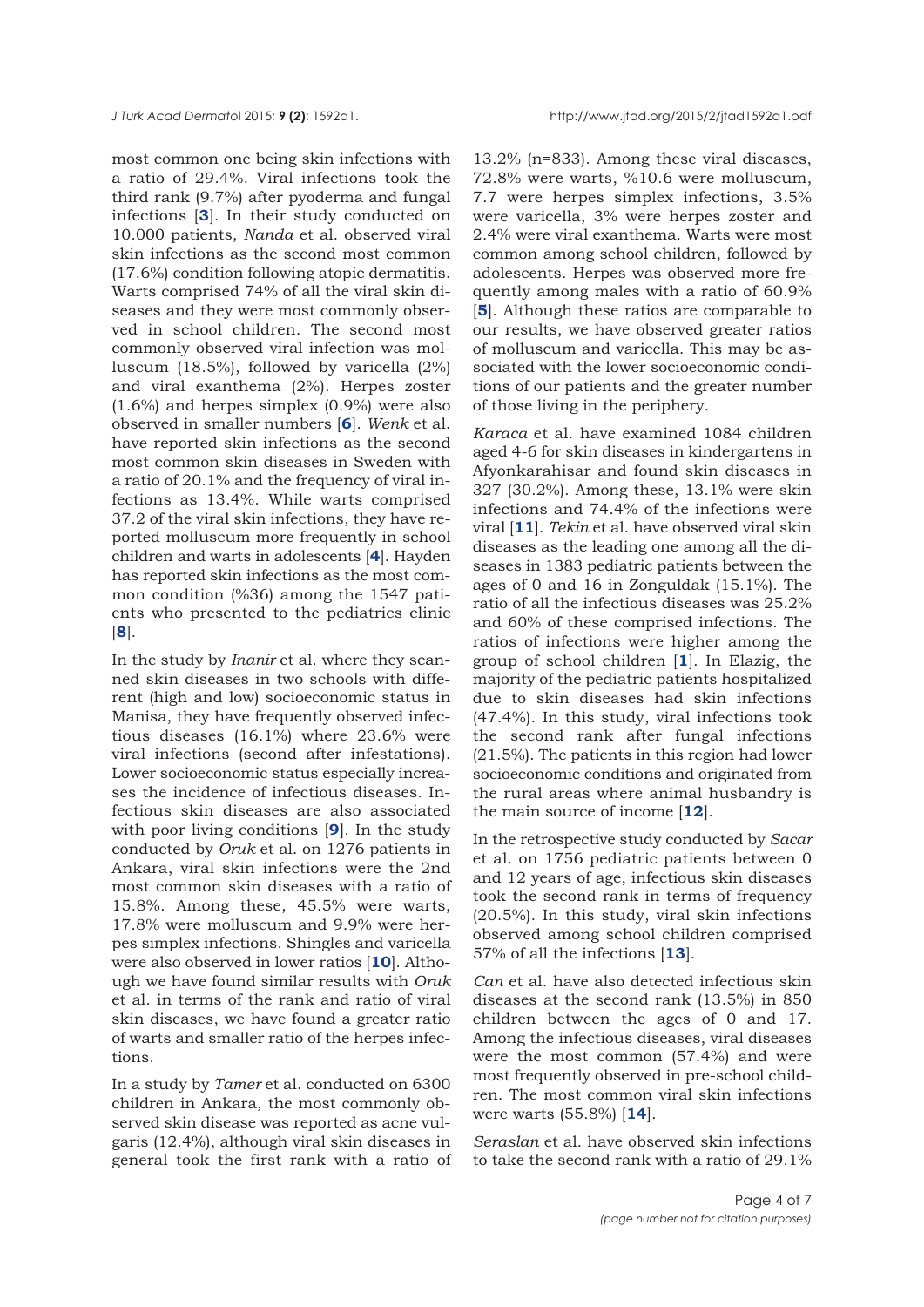in 78 patients between the ages of 0 and 16. Among the warts which comprised the majority of the viral infections with a ratio of 41.3%, 73.1% were verruca vulgaris, 16.4% were verruca plana, 7.5% were verruca vulgaris and verruca plana concurrently, and 3% were verruca filiformis [**[15](#page-6-0)**]. We have observed lower ratios of verruca filiformis.

The only study in our country conducted on viral skin diseases in children is the scan by *Dogan* et al. on primary- and secondary school children in Malatya. In this study, viral skin diseases were observed in 230 out of 9281 children between the ages of 7 and 14 (2.5%). Among these, 210 had warts (91.3%), 14 had herpes (6.08%), 3 had molluscum (1.3%), 2 had shingles (0.86%) and 1 had varicella (0.43%). The warts were located on the hands in 195 children. Warts are the most commonly observed viral skin infections and they are most frequently observed in children and young adults between 10 and 20 years of age [**[16](#page-6-0)**]. They are most commonly observed in the hands since they are exposed to trauma and direct contact [**[17](#page-6-0)**]. Also in our study, the warts were most commonly observed on the hands.Various factors such as genetic predisposition, geographical region, climate, season, socioeconomic status and living conditions play a role in skin diseases [**[2](#page-6-0)**]. Malnutrition, crowded conditions and poor hygiene are also contributing factors. In developing countries such as India, the most commonly observed diseases in children and adolescents include infections and infestations [**[3](#page-6-0)**]. In different areas around the world, infections and infestations are observed in varying rates. While this ratio is 60% in Pakistan, 54.5% in Southern India, 47.1% in New Delhi; non-infectious diseases are reported more frequently in Sweden, Turkey and Kuwait [**[2, 4, 5,](#page-6-0) [6](#page-6-0)**].

The prevalence of viral skin infections vary in a wide range between 17.6% and 3.6% [**[6, 7](#page-6-0)**]. In the disease prevalence study by *Mostafa* et al. conducted on 1860 patients in Egypt, 70.9% of the patients were found to have infections and infestations. The authors have associated the high ratio of skin infections to the lower socioeconomic status and poor hygiene among the rural population. Viral skin infections took the third rank with a ratio of 11.2% after bacterial and parasitic infections. The most commonly observed viral infection was varicella (71.3%), followed by warts (21.6%), molluscum contagiosum (3.3%), herpes simplex (2.4%), and herpes zoster (1.4%). The population density, differences in the transmission of the virus, and environmental and social factors affect the prevalence.

Besides the prevalence of the skin infections, their distribution also varies between countries. While the most frequently observed skin infection in Egypt was found as bacterial skin infections, it was viral skin infections in Kuwait and fungal skin infections in Pakistan [**[2](#page-6-0)**]. In northern India, 12586 school children between the ages of 6 and 14 were scanned for skin diseases and 38.8% of them were found to have a skin disease, with the most common one being skin infections with a ratio of 29.4%. Viral infections took the third rank (9.7%) after pyoderma and fungal infections [**[3](#page-6-0)**]. In their study conducted on 10.000 patients, *Nanda* et al. observed viral skin infections as the second most common (17.6%) condition following atopic dermatitis. Warts comprised 74% of all the viral skin diseases and they were most commonly observed in school children. The second most commonly observed viral infection was molluscum (18.5%), followed by varicella (2%) and viral exanthema (2%). Herpes zoster (1.6%) and herpes simplex (0.9%) were also observed in smaller numbers [**[6](#page-6-0)**]. *Wenk* et al. have reported skin infections as the second most common skin diseases in Sweden with a ratio of 20.1% and the frequency of viral infections as 13.4%. While warts comprised 37.2 of the viral skin infections, they have reported molluscum more frequently in school children and warts in adolescents [**[4](#page-6-0)**]. Hayden has reported skin infections as the most common condition (%36) among the 1547 patients who presented to the pediatrics clinic [**[8](#page-6-0)**].

In the study by *Inanir* et al. where they scanned skin diseases in two schools with different (high and low) socioeconomic status in Manisa, they have frequently observed infectious diseases (16.1%) where 23.6% were viral infections (second after infestations). Lower socioeconomic status especially increases the incidence of infectious diseases. Infectious skin diseases are also associated with poor living conditions [**[9](#page-6-0)**]. In the study conducted by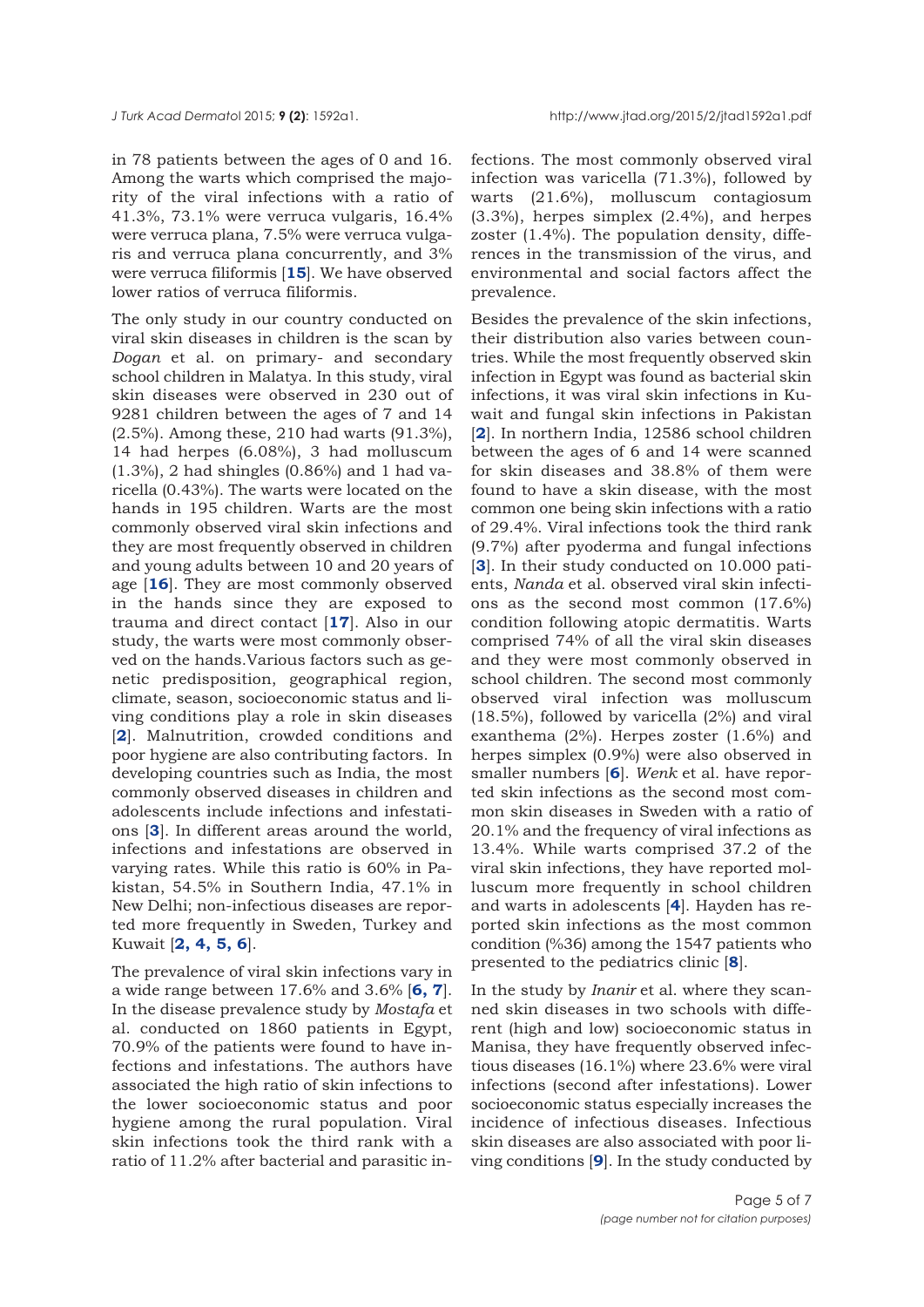*Oruk* et al. on 1276 patients in Ankara, viral skin infections were the 2nd most common skin diseases with a ratio of 15.8%. Among these, 45.5% were warts, 17.8% were molluscum and 9.9% were herpes simplex infections. Shingles and varicella were also observed in lower ratios [**[10](#page-6-0)**]. Although we have found similar results with *Oruk* et al. in terms of the rank and ratio of viral skin diseases, we have found a greater ratio of warts and smaller ratio of the herpes infections.

In a study by *Tamer* et al. conducted on 6300 children in Ankara, the most commonly observed skin disease was reported as acne vulgaris (12.4%), although viral skin diseases in general took the first rank with a ratio of 13.2% (n=833). Among these viral diseases, 72.8% were warts, %10.6 were molluscum, 7.7 were herpes simplex infections, 3.5% were varicella, 3% were herpes zoster and 2.4% were viral exanthema. Warts were most common among school children, followed by adolescents. Herpes was observed more frequently among males with a ratio of 60.9% [**[5](#page-6-0)**]. Although these ratios are comparable to our results, we have observed greater ratios of molluscum and varicella. This may be associated with the lower socioeconomic conditions of our patients and the greater number of those living in the periphery.

*Karaca* et al. have examined 1084 children aged 4-6 for skin diseases in kindergartens in Afyonkarahisar and found skin diseases in 327 (30.2%). Among these, 13.1% were skin infections and 74.4% of the infections were viral [**[11](#page-6-0)**]. *Tekin* et al. have observed viral skin diseases as the leading one among all the diseases in 1383 pediatric patients between the ages of 0 and 16 in Zonguldak (15.1%). The ratio of all the infectious diseases was 25.2% and 60% of these comprised infections. The ratios of infections were higher among the group of school children [**[1](#page-6-0)**]. In Elazig, the majority of the pediatric patients hospitalized due to skin diseases had skin infections (47.4%). In this study, viral infections took the second rank after fungal infections (21.5%). The patients in this region had lower socioeconomic conditions and originated from the rural areas where animal husbandry is the main source of income [**[12](#page-6-0)**].

In the retrospective study conducted by *Sacar* et al. on 1756 pediatric patients between 0

and 12 years of age, infectious skin diseases took the second rank in terms of frequency (20.5%). In this study, viral skin infections observed among school children comprised 57% of all the infections [**[13](#page-6-0)**].

*Can* et al. have also detected infectious skin diseases at the second rank (13.5%) in 850 children between the ages of 0 and 17. Among the infectious diseases, viral diseases were the most common (57.4%) and were most frequently observed in pre-school children. The most common viral skin infections were warts (55.8%) [**[14](#page-6-0)**].

*Seraslan* et al. have observed skin infections to take the second rank with a ratio of 29.1% in 78 patients between the ages of 0 and 16. Among the warts which comprised the majority of the viral infections with a ratio of 41.3%, 73.1% were verruca vulgaris, 16.4% were verruca plana, 7.5% were verruca vulgaris and verruca plana concurrently, and 3% were verruca filiformis [**[15](#page-6-0)**]. We have observed lower ratios of verruca filiformis.

The only study in our country conducted on viral skin diseases in children is the scan by *Dogan* et al. on primary- and secondary school children in Malatya. In this study, viral skin diseases were observed in 230 out of 9281 children between the ages of 7 and 14 (2.5%). Among these, 210 had warts (91.3%), 14 had herpes (6.08%), 3 had molluscum (1.3%), 2 had shingles (0.86%) and 1 had varicella (0.43%). The warts were located on the hands in 195 children. Warts are the most commonly observed viral skin infections and they are most frequently observed in children and young adults between 10 and 20 years of age [**[16](#page-6-0)**]. They are most commonly observed in the hands since they are exposed to trauma and direct contact [**[17](#page-6-0)**]. Also in our study, the warts were most commonly observed on the hands.

## **Conclusion**

According to the studies, viral skin diseases are the second most commonly observed skin diseases in our country. However, further and detailed multi-centre studies still need to be conducted country-wide in Turkey. Since infections are preventable, their frequency can be reduced taking the necessary measures.